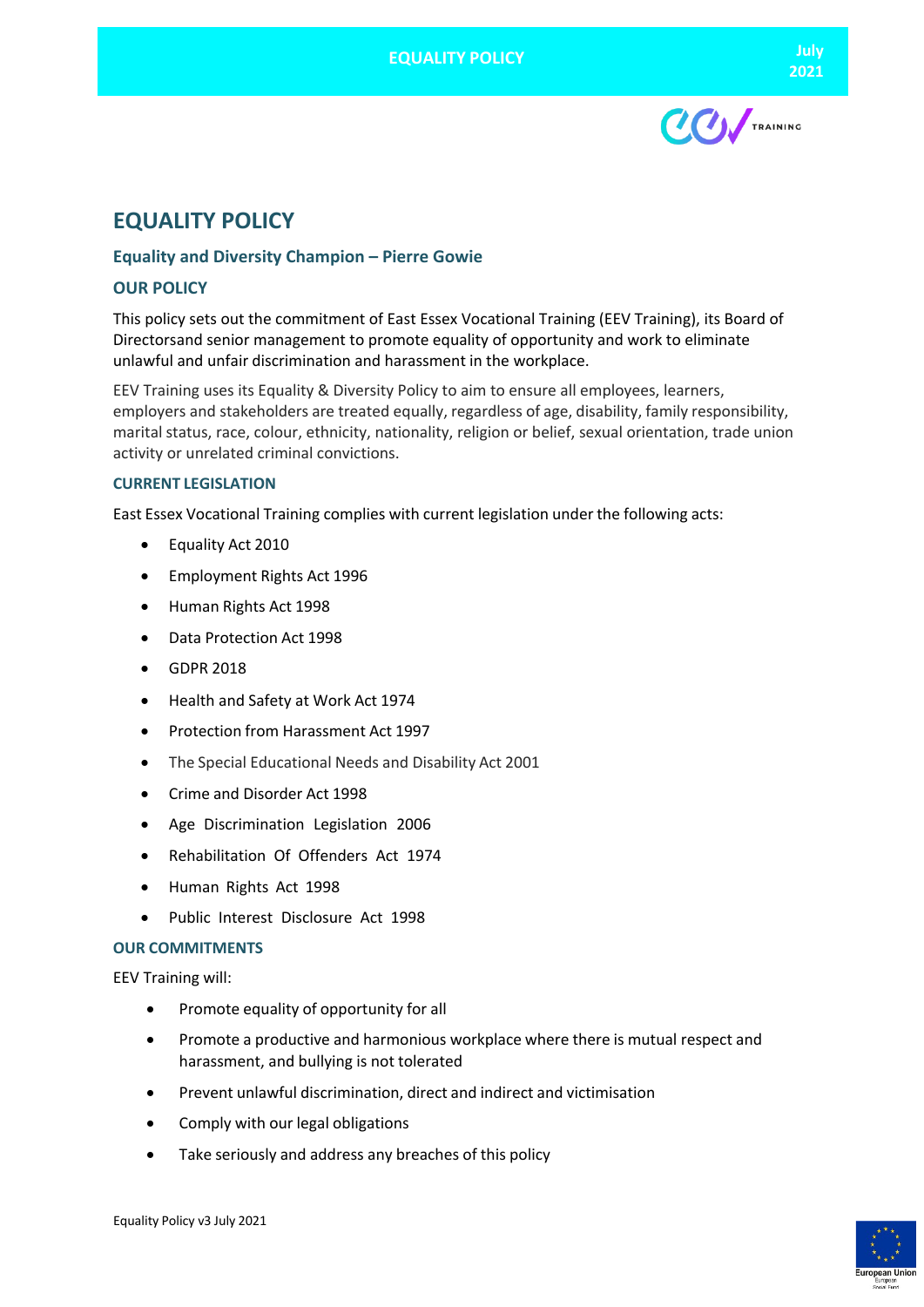

Head of Employability and Education, Trinicia Evans has overall responsibility for the implementation of this policy. Each manager is accountable for delivering the equality commitments in their areas of responsibility and all employees are expected to abide by the policy.

To implement this policy, we will:

- Include appropriate equality objectives and responsibilities in each job description
- Provide our employees with the necessary knowledge and skills to help ensure that the workplace is free from discrimination and harassment
- Train all those who are involved in recruitment and selection, whether for vacant posts, promotions or training opportunities
- Regularly review our employment policies and procedures to ensure they do not unlawfully or unfairly discriminate
- Gather equality and information on our workforce and job applicants
- Work to make our workforce more representative through monitoring and where possible, undertake lawful positive action
- Ensure promotional material is inclusive and represents the protected characteristics. Where possible we will use existing employees as role models
- Seek commitments from our suppliers that they are taking steps to promote equality and eliminate discrimination
- Make sure that there are sufficient resources in place to implement this policy effectively

Our equality and diversity framework reflects all aspects of our work, including:

# **Managers and staff, who at all times should:**

- Respect, promote and value difference
- Promote an inclusive and supportive environment for learners and staff
- Treat all people fairly, and with respect and dignity
- Work to eliminate discrimination, harassment and victimisation
- Implement statutory initiatives in support of equality and diversity

# **Sites, facilities and information that as far as is reasonably practicable are:**

- Safe and welcoming
- Fit for purpose
- Accessible
- Conducive to learning and working.

# **A learning (and work) experience that:**

- Is accessible to all who meet the entry requirements
- Provides a flexible, fair and supportive environment
- Ensures that everyone, particularly those with protected characteristics, feel included and free from discrimination, harassment, victimisation, extremism and radicalisation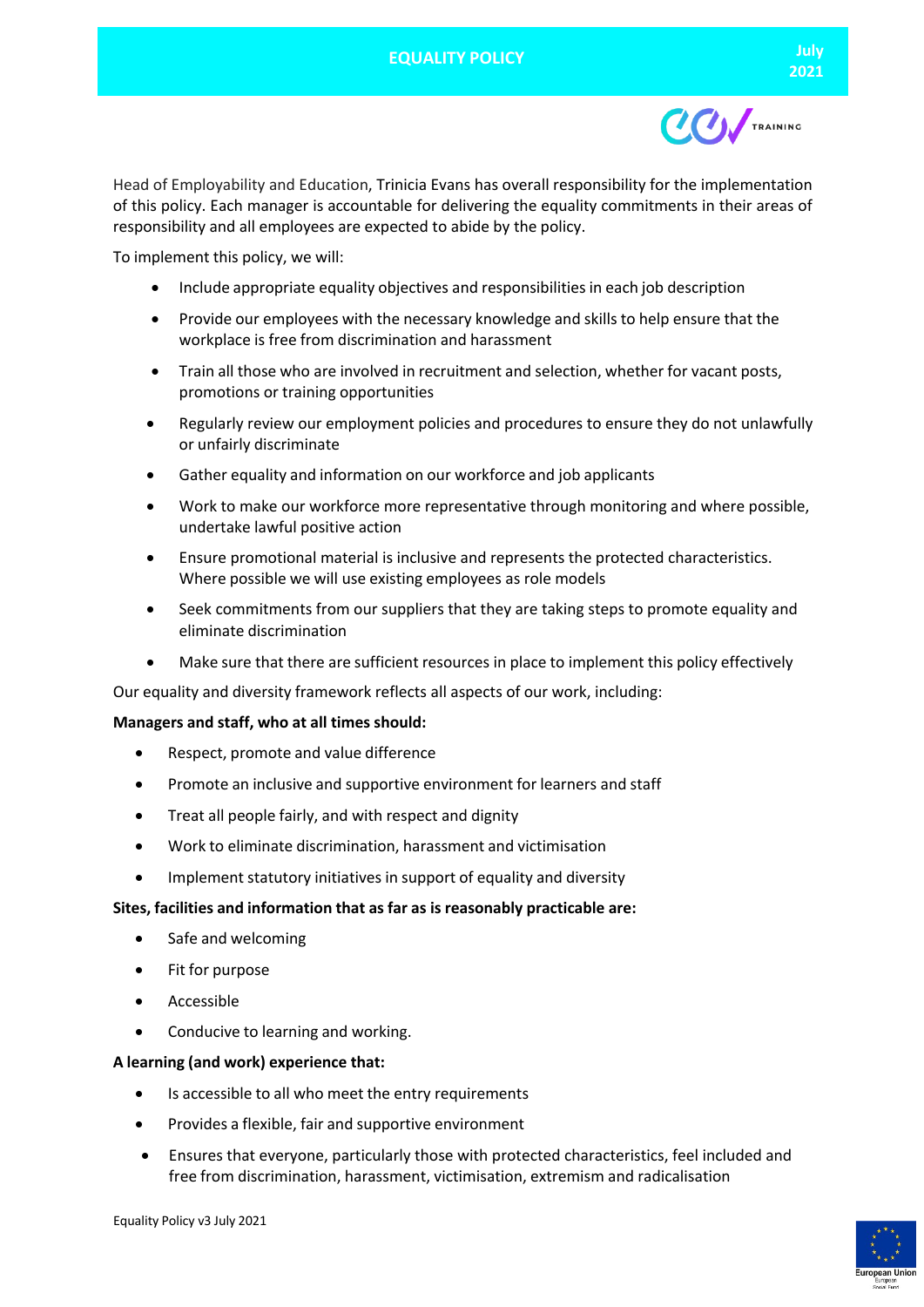

- Offers diverse teaching materials and strategies, with adaptive resources, equipment and technology
- Reflects, values and promotes the diversity of our community
- Appropriately supports learners with diverse needs
- Promotes the fundamental British values of democracy, law, liberty and mutual respect and tolerance of those with different backgrounds, faiths and beliefs.
- Provides regular opportunities for feedback from learners to improve our practices

# **ASSESSMENT OF CANDIDATES**

EEV Training will ensure that the assessment of candidates is undertaken without discrimination either directly or indirectly. We will make a wide range of assessment methods available to candidates including, where appropriate, accreditation of prior learning. Wherever possible, candidates withparticular needs will be identified and we will provide the necessary reasonable adjustments to facilitate assessment.

# **EQUALITY LEGISLATION**

The Equality Act 2010 broadens the protection from the discrimination afforded to employees in the workplace.

Employers should ensure that:

- Equality and Diversity policies cover all protected characteristics and does not refer to out of date law. (Age, Disability, Religion or Belief, Sexual Orientation, Transgender, Ethnicity, Gender, Pregnancy and maternity and Marriage and Civil Partnership)
- Training materials should be up-to-date and include all protected characteristics
- Recruitment and Selection policies, procedures and materials should be up-do-date and cover protected characteristics. Pre-employment health questions should be removed from application forms/packs.
- Have up-to-date Equality and Diversity, Bullying and Harassment and Complaint Policies to ensure third party harassment is something you will not tolerate

Indirect discrimination can now be claimed across all seven protected characteristics (Age, Disability, Religion or Belief, Sexual Orientation, Transgender, Ethnicity, Gender). Not included are Pregnancy and maternity and marriage and civil partnership.

Positive action is now available to be used should there be two job applicants of equal calibre the minority person may be selected for the post. Employers must show evidence of a fair and equal selection process.

# **PROTECTED CHARACTERISTICS**

# **Age**

Where this is referred to, it refers to a person belonging to a particular age (e.g. 32 year olds) or range of ages (e.g. 18 - 30 year olds).

# **Disability**

A person has a disability ifs/he has a physical or mental impairment which has a substantial and longterm adverse effect on that person's ability to carry out normal day-to-day activities.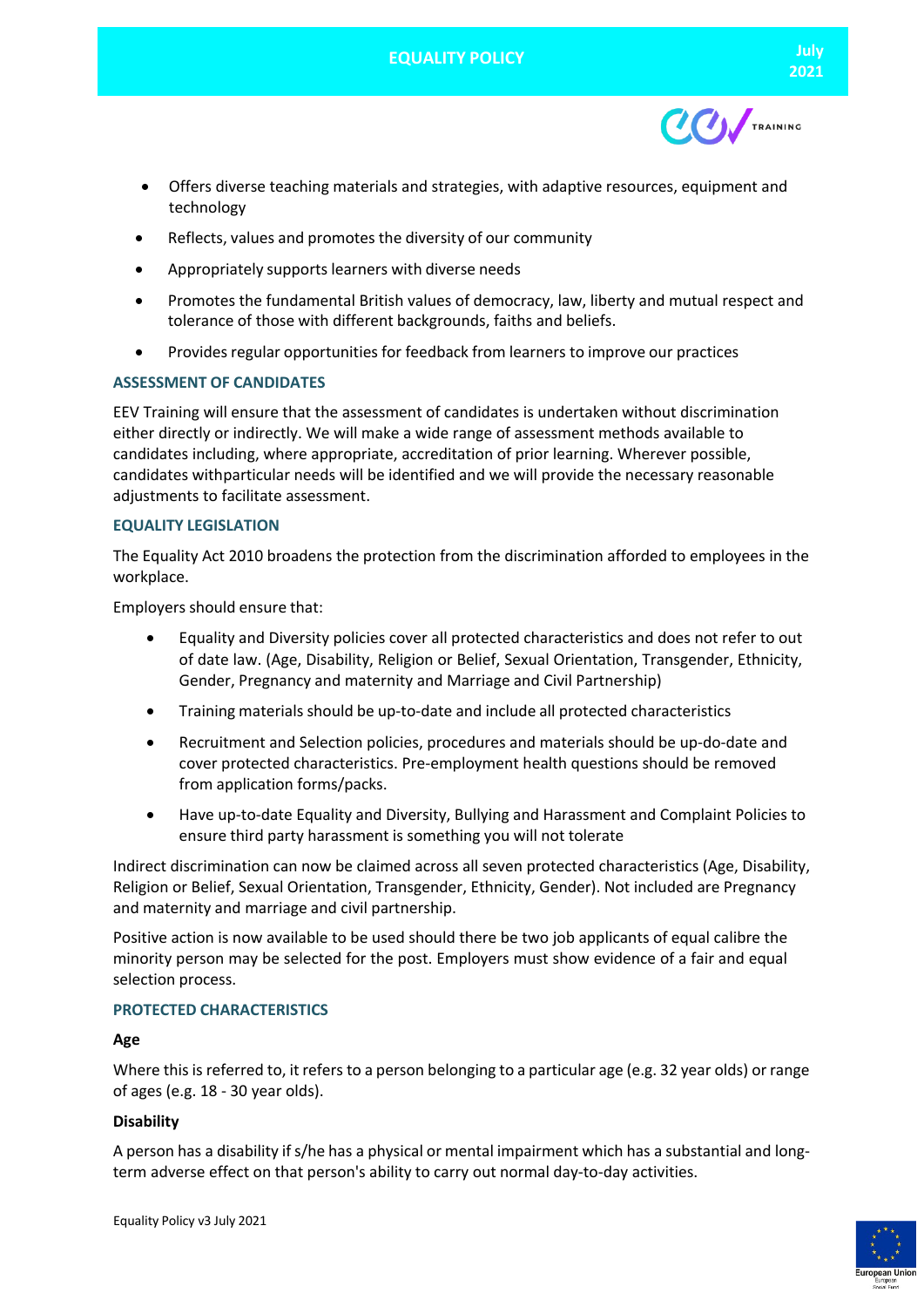



# **Gender Reassignment**

The process of transitioning from one gender to another.

## **Marriage and Civil Partnership**

Marriage is defined as a 'union between a man and a woman'. Same-sex couples can have their relationships legally recognised as 'civil partnerships'. Civil partners must be treated the same as married couples on a wide range of legal matters.

## **Pregnancy and Maternity**

Pregnancy is the condition of being pregnant or expecting a baby. Maternity refers to the period after the birth and is linked to maternity leave in the employment context. In the non-work context, protection against maternity discrimination is for 26 weeks after giving birth, and this includes treating a woman unfavourably because she is breastfeeding.

## **Race**

Refers to the protected characteristic of Race. It refers to a group of people defined by their race, colour, and nationality (including citizenship) ethnic or national origins.

## **Religion and Belief**

Religion has the meaning usually given to it but belief includes religious and philosophical beliefs including lack of belief (e.g. Atheism). Generally, a belief should affect your life choices or the way you live for it to be included in the definition.

## **Gender**

A man or a woman.

## **Sexual Orientation**

Whether a person's sexual attraction is towards their own sex, the opposite sex or to both sexes

# **EQUALITY AND PREVENT DUTY**

## **Equality Duty**

Following the introduction of the Equality Act 2010 (Specific Duties) Regulations 2011, the Company developed a Single Equality Scheme to ensure that the Duty placed upon it was covered and that due consideration was being given to the requirements of the Duty itself.

The Equality Duty covers the nine protected characteristics. It is unlawful to discriminate against any individual or group on the basis of one, or more, of these protected characteristics:

- Age
- Disability
- Gender reassignment
- Pregnancy and maternity
- Race, including ethnic or national origins, colour or nationality
- Religion or belief, including lack of belief
- Sex
- Sexual orientation

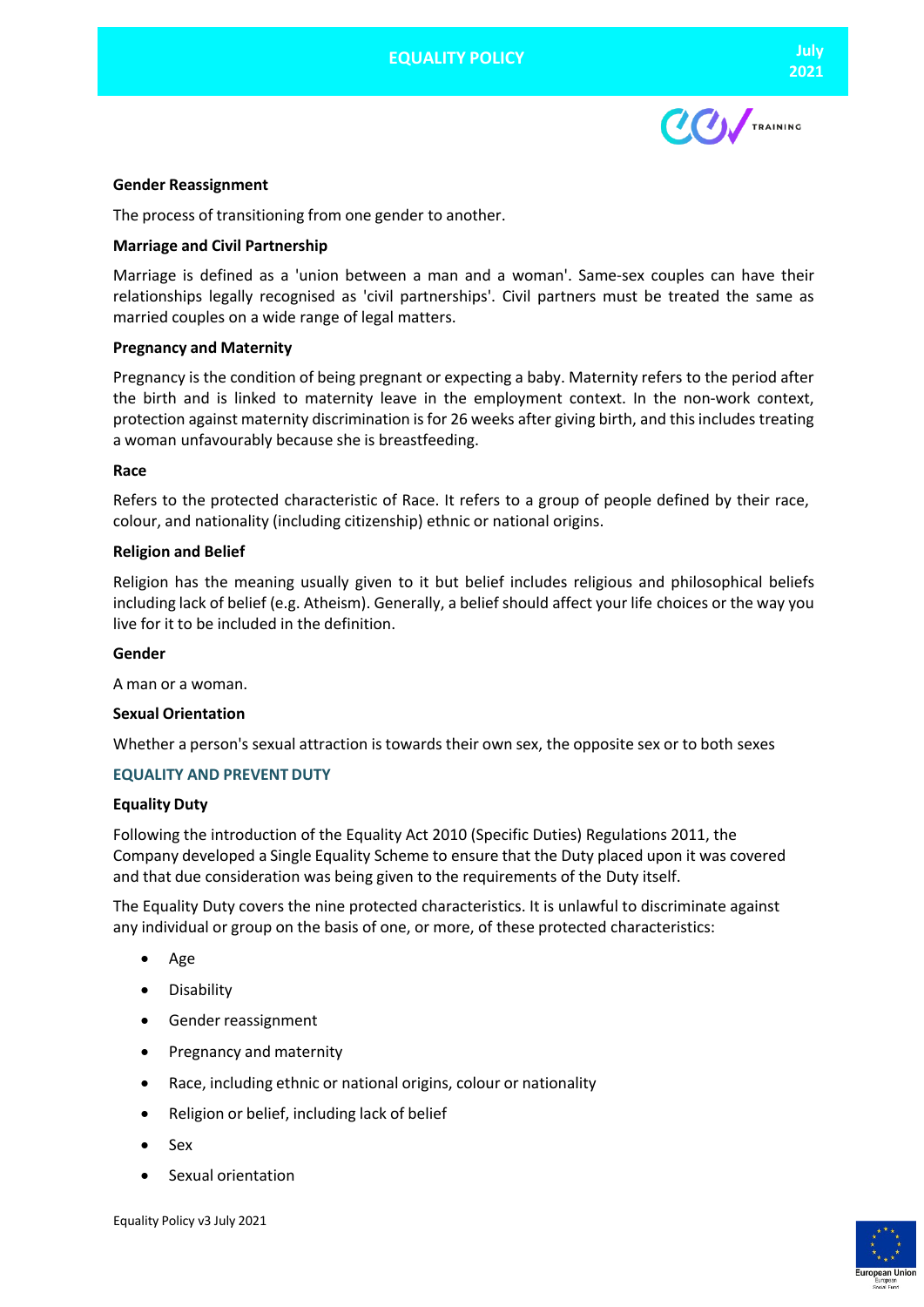

EEV Training directly reports retention and success data for learners within some of these characteristics. The Company then has a series of arrangements in place to take due regard of individuals and groups within the other categories. This document outlines EEV Training's approach to ensuring that staff,learners, and visitors are treated fairly and consistently, and within the legal framework of the Duty.

The Duty requires EEV Training to:

• publish information annually to show its compliance with the Equality Duty; and set equality objectives and publish them at least every four years after that.

The policy is available on the Company's web site and contains information on how it complies with the Duty together with the objectives that is has set for that academic year.

The Duty states that EEV Training must publish information that outlines how it is complying with theEquality Duty and how it is showing due regard to the need to:

- Eliminate unlawful discrimination, harassment and victimisation and any other conduct prohibited under the Act
- Advance equality of opportunity between people who share a protected characteristic and people who do not share it; and
- Foster good relations between people who share a protected characteristic and people who do not share it.

EEV Training remains committed to fulfilling these requirements and will continue to focus on its policies and procedures to ensure that this is achieved.

# **PREVENT DUTY**

EEV Training continually reviews its practices to ensure that it is complying with the Prevent Duty as set out in the Counterterrorism and Security Act 2015. The requirements of the Prevent Duty are covered within this document, which is reviewed on a regular basis, annually at least, to ensure that the organisation has sufficient arrangements in place to educate, and keep safe, its learners, staff, employers, contractors and visitors and to react to a situation which falls under this legislation.

The company focuses on the development of a culture in which everyone feels safe and respected and has the confidence to inform others of any potential risk to individuals or groups. As part of this ethos the Company has considered the Prevent Duty and the importance of collaborative working between Company staff, local authorities, police, other educational institutions, policy makers and health providers to identify, detect and safeguard vulnerable people throughout the organisation.

British Values are promoted and embedded these into lesson planning and the tutorial pastoral cycle. EEV Training's Observation of Teaching and Learning Processes now take account of the PreventDuty and British Values:

- Democracy The rule of law
- Individual liberty Mutual respect
- Tolerance of those with different faiths and beliefs.

EEV Training has a separate strategy, risk assessment and action plan in place to cover its responsibilitiesunder the Prevent Duty which is reviewed at least annually and audited externally. The strategy is available on EEV Training's web site. The risk assessment and action plan can be



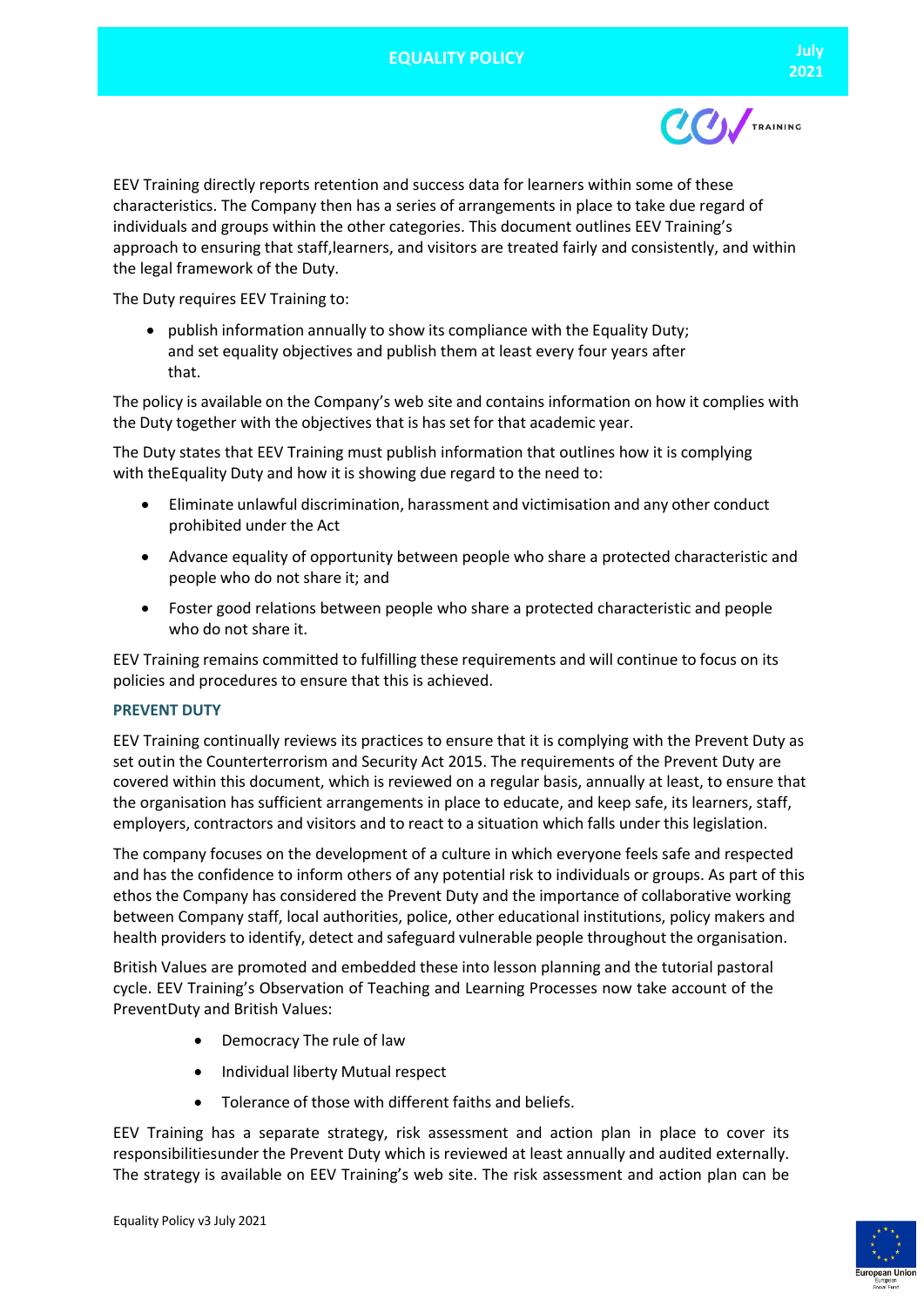requested and is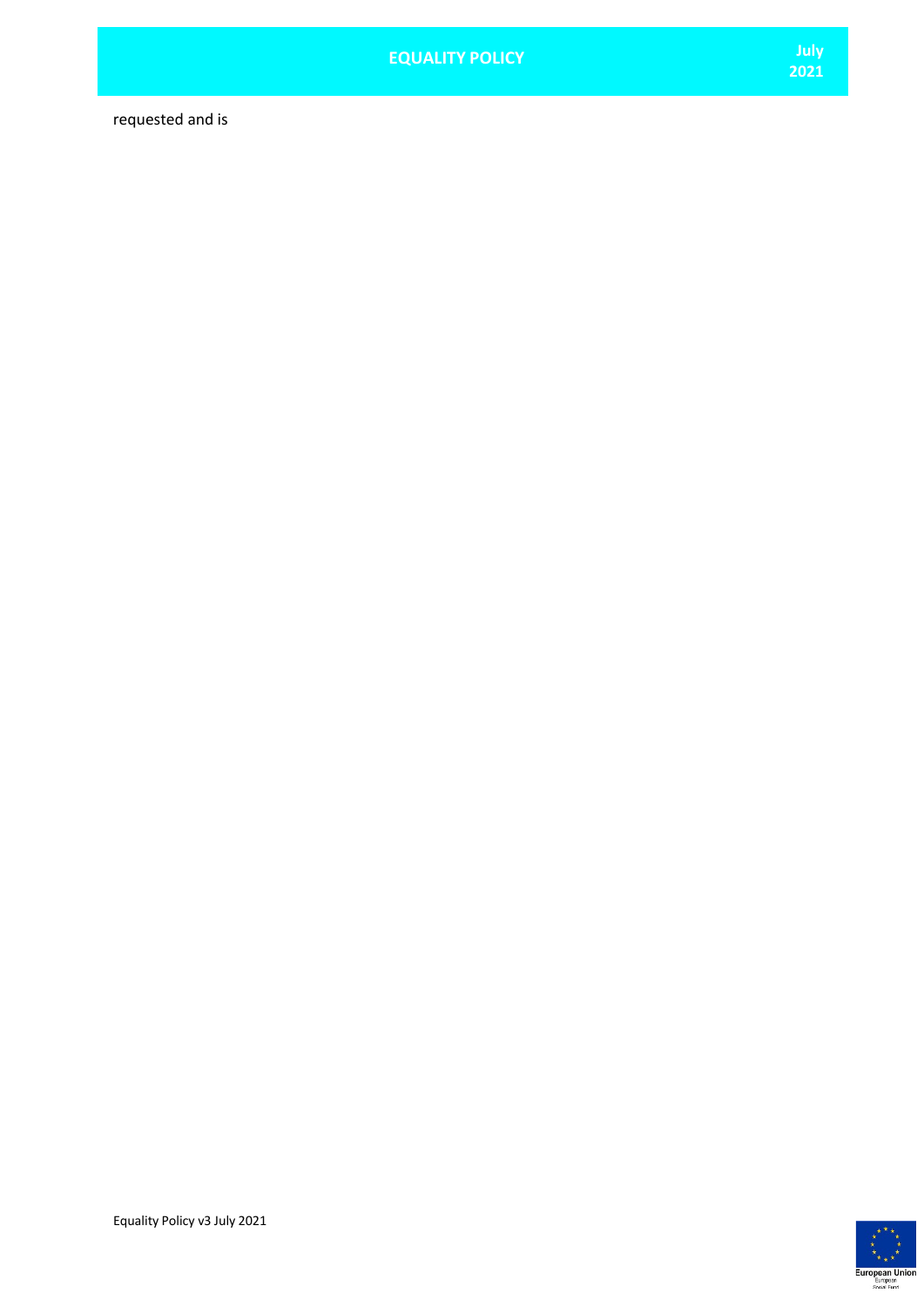

available on the Company's intranet for staff and learners to view. These documents are monitored by the Senior Management Team, Safeguarding Forum, and Board of Directors. Staff and learner awareness training takes place on a regular basis.

# **REPORTING DISCRIMINATION, HARASSMENT OR BULLYING**

All staff are responsible for recognising and dealing informally with any incident of bias, stereotyping or discrimination. Where a learner wishes to report an incident of bias or stereotyping or discrimination the personal coach or a member of the teaching team will be happy to discuss the matter (Company Complaints Procedure).

Should staff feel that an incident of bias or stereotyping or discrimination has occurred they should report it to their Line Manager and/or through use of the Company's Harassment or Grievance Procedure.

# **Staff**

Please report incidents to your Line Manager, a member of the Senior Management Team, a member of HR or a Union Representative.

Formal cases will be dealt with through the Harassment Procedure, Grievance Policy and/or the Disciplinary Policy as appropriate to each individual case.

# **Learners**

Please report incidents to your Tutor, Assessor, Internal Verifier or workplace line manager.

The formal process is detailed in the bullying policy.

# **Reporting Hate Incidents**

A hate incident is any type of incident perceived to be racist, homophobic or driven by other prejudice by the victim or any other person. If you experience or witness a hate incident, please report it to the Safeguarding Team.

# **Cyber Bullying and Harassment (social media)**

Bullying and harassment by the Company community which takes place outside of Company that impinges on staff or learners' welfare/wellbeing will be dealt with in accordance with Company policies and procedures.

# **COMPLAINTS OF DISCRIMINATION**

If you believe that you have suffered any form of discrimination, harassment or victimisation you can raise this matter through the grievance procedure, a copy of which is available on the Quality Drive. All complaints will be dealt with promptly and in accordance with the agreed procedures.

You will have the right to make a complaint to an Employment Tribunal. However, you normally have to raise your complaint under internal procedures first. For more information speak to Trinicia Evans the Teaching and Learning Manager or for guidance on statutory disciplinary and grievance procedures see www.acas.org.uk.

Anyone who makes a complaint of discrimination must not be victimised. We will make every effort to ensure victimisation does not occur and any complaints will be taken seriously and dealt with promptly.

# **CONSULTATION & MONITORING**

We will maintain and regularly review the employment and training records of all candidates in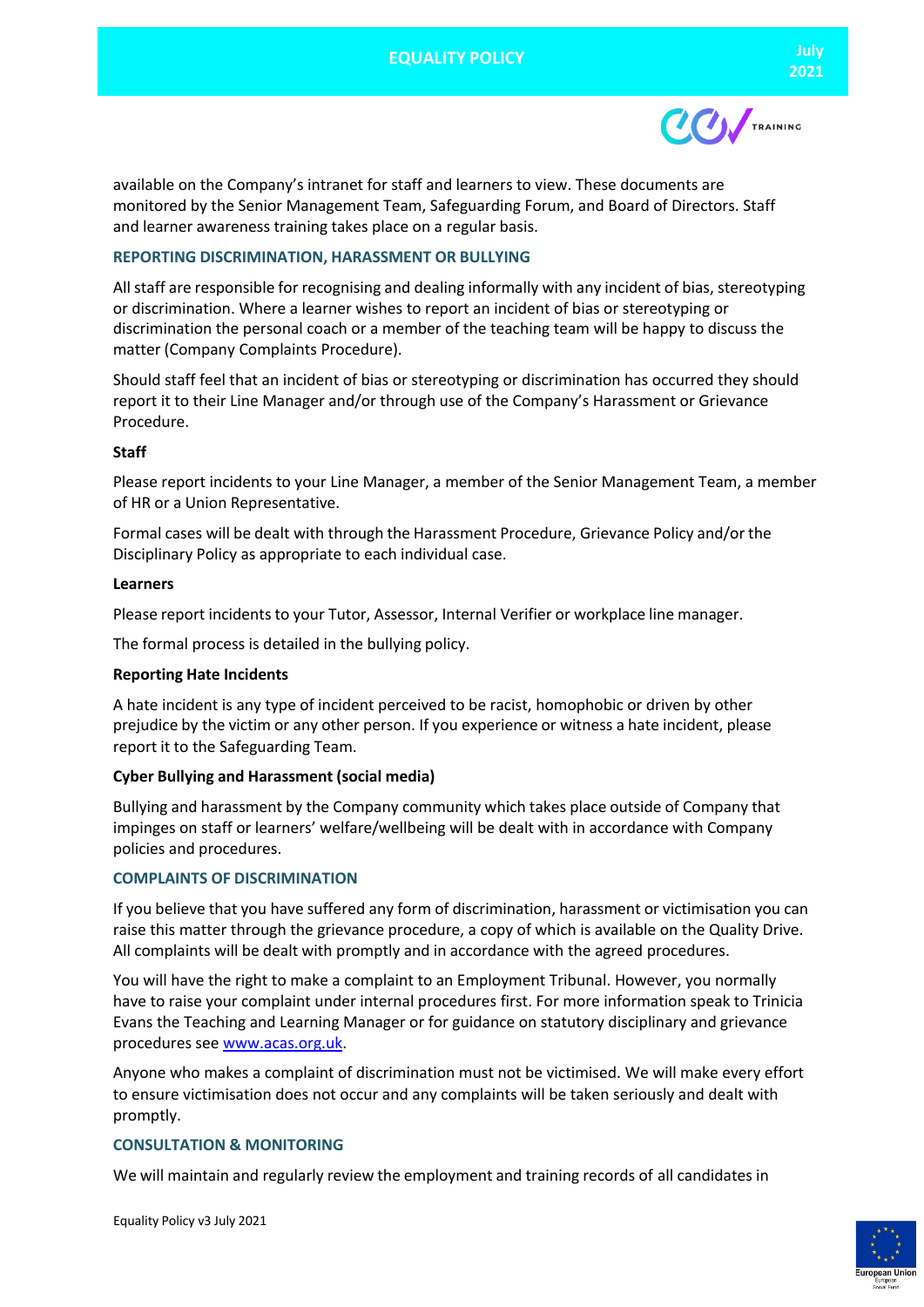

order to monitor the progress of this policy.

Monitoring may involve:

- Collection and classification of information regarding the race in terms of ethnic and national origin, the sex and disability of all current employees and candidates
- Examination of ethnic national origin, the sex and disability of the distribution of employees, candidates and the success rate of applicants
- Recording recruitment, training and promotional records of all employees and candidates, the decisions reached and the reasons for those decisions

Equal opportunities issues with the company will also be captured through regular candidate progress reviews. Learners are provided with the opportunity to give feedback and comment on the Company's arrangements within Learner surveys, focus groups and during teaching and learning observations. Any comments made are either dealt on an individual basis or included within action plans for the following academic year.

Staff feedback is obtained through appraisals, informal feedback, team/SMT meetings, the Company's noticeboard arrangements and through the Company's website.

# **MONITORING OF EMPLOYERS**

All employers should operate an equal opportunities policy in line with our policy. They should comply with its framework of legislation.

Our employers who have apprentices within their workplace will be monitored for equal opportunities through a programme of visits and candidate progress reviews. EEV Training will offer adviceto any consultant or employer on equal opportunities legislation and implementation.

# **REVIEW**

This policy will be reviewed on an annual basis or following changes to Government updates and statutory guidance in relation to Covid-19 and company risk assessment policies and processes.

**Signed:**

**Jamie Manicom, Business Development Director.**

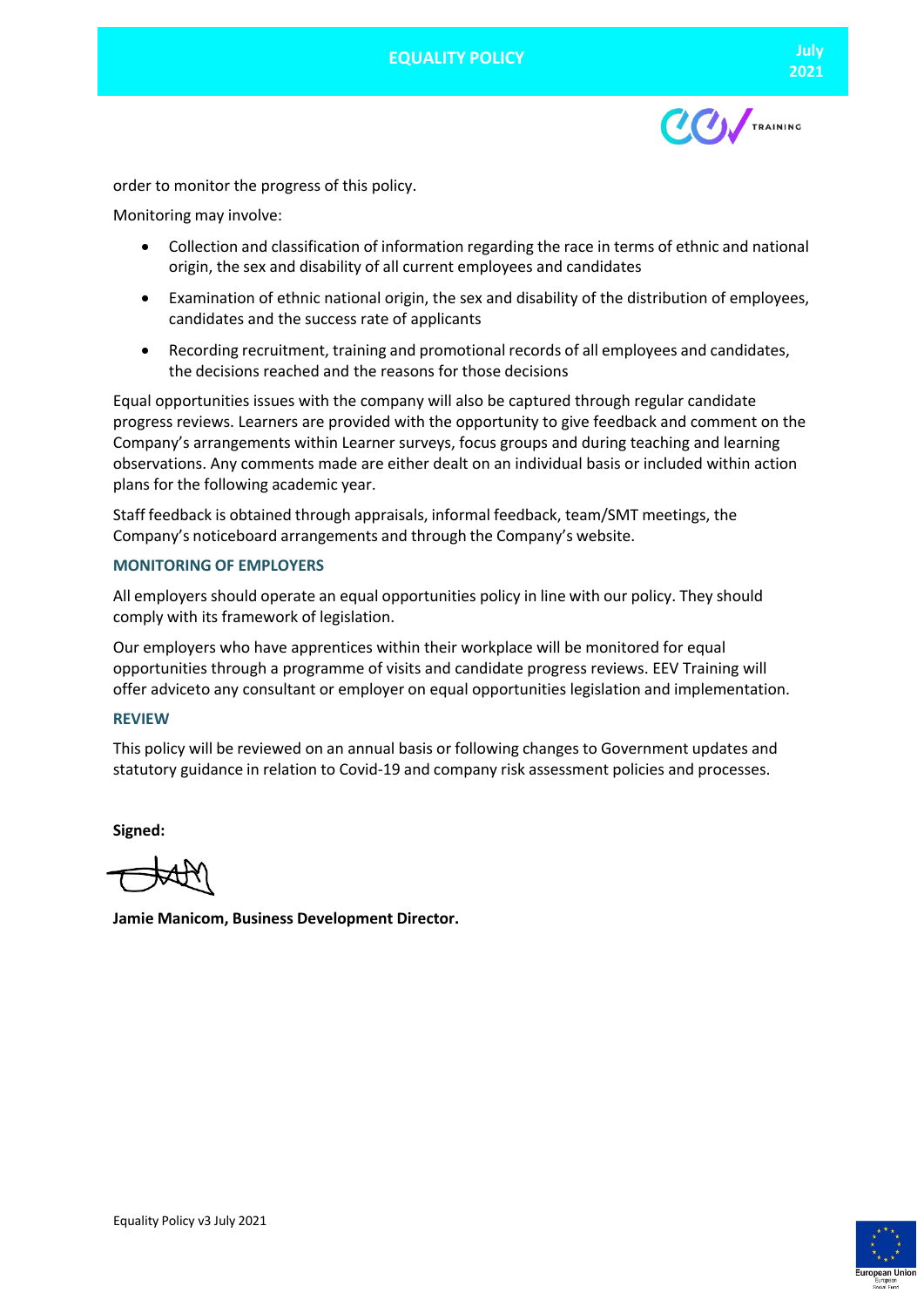

# **APPENDIX A**

# **SUPPLEMENT FOR APPRENTICESHIP PROGRAMMES**

# **PURPOSE**

This guidance to Equality and Diversity within the apprenticeship programmes is a supplement to EEV Training's general Equality and Diversity policy and aims to address specific processes for the implementation and embedding of good practice in delivery of our apprenticeship programmes.

# **SCOPE OF POLICY**

This supplementary guidance applies to apprentices, apprenticeship programme staff and relevant stakeholders.

# **AIM**

This guidance supplements the aims and principles that are detailed in the policy and aims to clarify how the policy is applied in apprenticeship programmes.

# **PROMOTION AND COMMITMENT**

The promotion of, and commitment to the principles detailed in the policy are embedded in processes and procedures for apprentices and EEV Training employees through multiple means, including,but not limited to:

- Inclusion of the policy in the staff recruitment process
- Job descriptions
- Annual agreement to abide by the IT Acceptable Use Policy
- Organisational values
- HR policies and procedures
- Staff performance review
- Expectations of behaviour in the Apprentice Commitment Statements
- Apprentices and learners issued with an Equality and Diversity contacts lists
- Apprentice reviews

# **IMPLEMENTING THE POLICY IN THE CURRICULUM**

- EEV Training seek to create an atmosphere in which no apprentice, learner or applicant suffersunfair discrimination.
- Apprentices and learners have equal access to all entitlement offered through the curriculum. In assessing provision, individuals will not be denied consideration for training and educational opportunities.
- Assessment of suitability for participation in a particular activity is based upon the principle that each apprentice and learner is to be offered appropriate training or educational opportunities.
- Equal Opportunities forms part of the curriculum, syllabi, teaching materials, methods, examinations and assessments recognise and reflect this commitment. Reasonable adjustments will be made.
- The importance of Careers Advice and Guidance is recognised. Guidance is non-

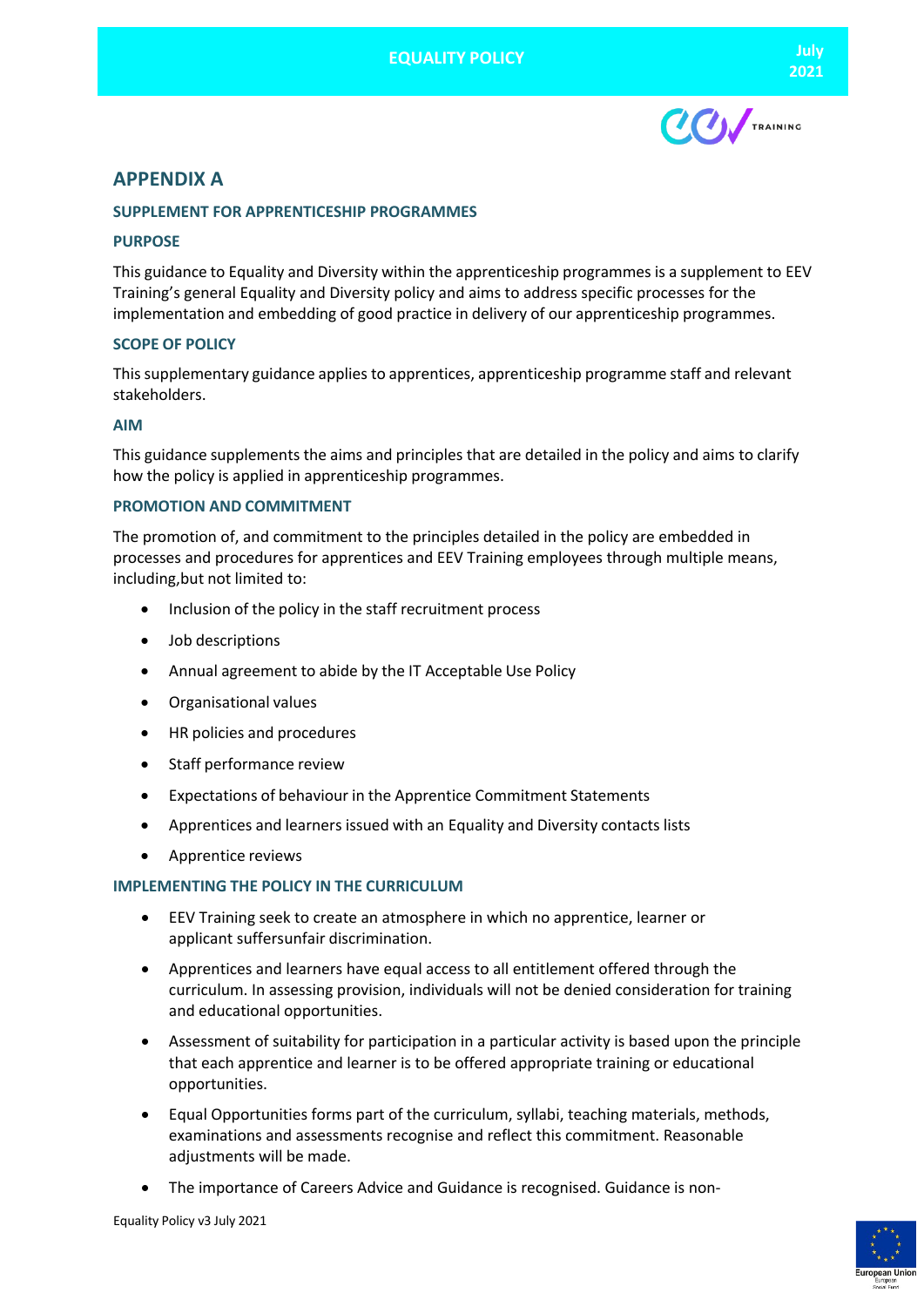discriminatory and encourages apprentices and learners to consider non-traditional areas.

• Apprentices and learners are made aware of the channels of communication for help, advice or complaint should unfair discrimination be perceived whilst attending EEV Training.

## **IMPLEMENTATION**

All employees received a briefing on equality and diversity and the organisation's values at orientation. Any additional specific training needs are identified and addressed through the performance review and employee development programmes run by line managers and overseen by the HR department.

Employees dealing directly with apprentices, complaints and appeals, special considerations and student/apprentice support services are expected to regularly attend CPD sessions to ensure their understanding and implementation of processes and procedures that support equality and diversity are up-to-date and in line with current best practice. This may include short courses, standardisation and team meetings and through directed or self-study.

Equality, diversity and widening participation are considered as fundamental considerations in the design, development and delivery of all of our programmes and are formally considered as part of programme validation and review processes.

## **RECRUITMENT**

Our employee recruitment processes include reference to the policy including competency-based assessment of how well a candidate feels they can meet the organisational values.

While apprenticeship cohorts are currently recruited through the employer, rather than directly through us, our programme design, our ability to create bespoke offerings and tailor assessment methods to employer requirements support our ability to provide apprenticeship programmes that both appeal to and cater to a diverse cohort of apprentices.

# **TRAINING APPRENTICES**

The principles of equality and diversity are embedded throughout our day-to-day operations and interactions with apprentices.

Our employees are expected to act in ways that reflect and model inclusive practice and are held to account on these principles as part of their regular performance reviews.

## **REVIEW**

This policy will be reviewed on an annual basis or following changes to Government updates and statutory guidance in relation to Covid-19 and company risk assessment policies and processes.

**Signed:**

**Jamie Manicom, Business Development Director.**